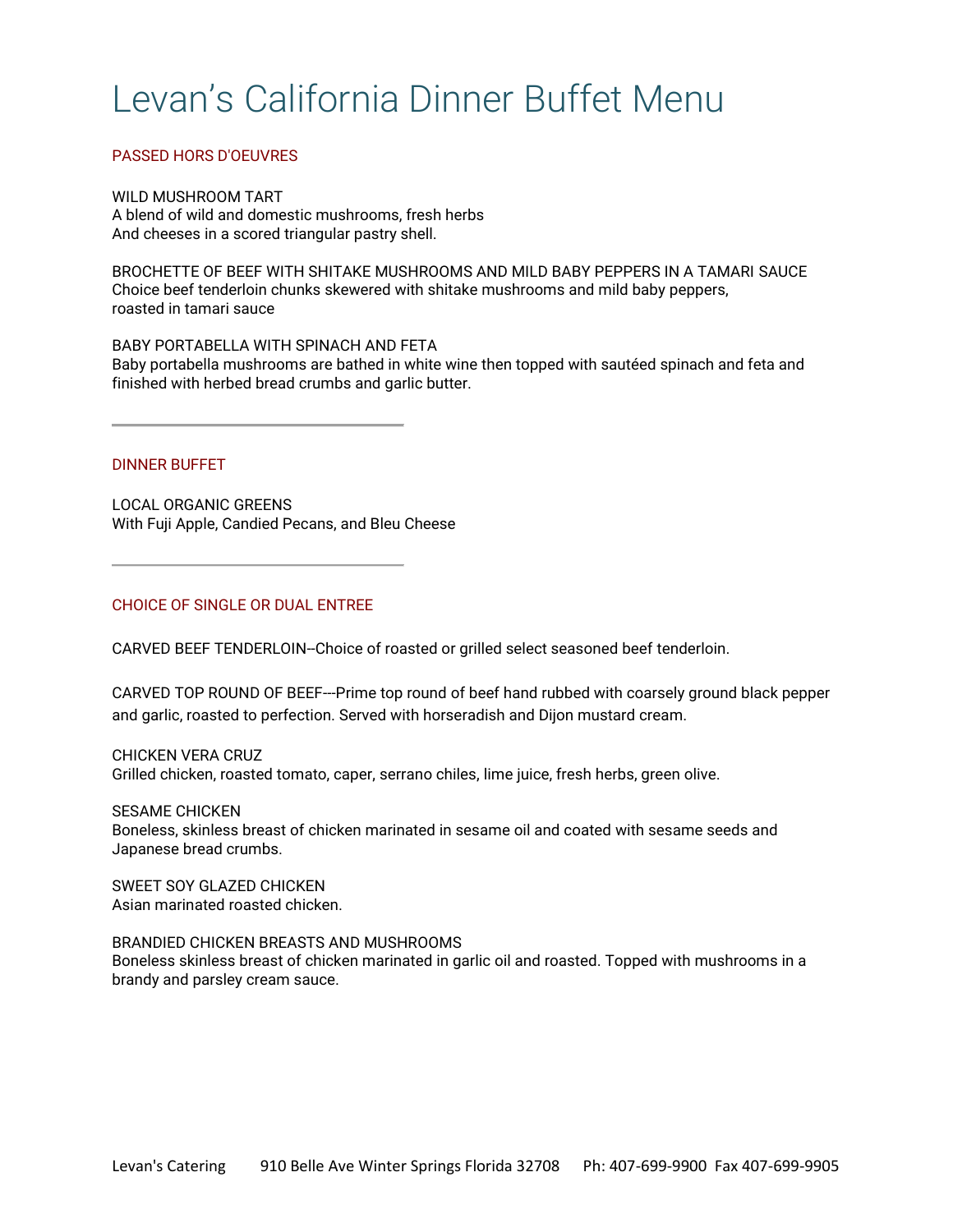## SERVED WITH

#### FARM STAND VEGETABLE SAUTÉ

The Chef's selection of a variety of fresh seasonal produce such as Zucchini, yellow squash, red onions, red peppers and more.

GARLIC MASHED POTATOES YUKON Gold Mashed Potatoes with Roasted Garlic.

CHOICE OF DESSERT

ASSORTED ROLLS DISPLAY WITH WHIPPED BUTTER PATS

ICED TEA AND LEMON WEDGES (Optional Lemon, Peach & Raspberry Flavor)

ICED WATER

FRESH-BREWED PREMIUM COFFEE Fresh Columbian Coffee, Regular Or Decafe Served with Flavored Creamers, Sugar and Substitutes

### SERVICE STYLES

China & Linen

Choice Of Colored Linen Table covers/Overlays And Napkins, Appropriate Table skirting, Choice Of China Dinner Service, Stainless Flatware, Stemmed Glassware, Appropriate Serving Trays And Equipment, All Incidental Supplies.

# PRESENTATION STYLES

VIP Presentation

Complete Silver Service Presentation, Mirrored Display Pieces, Decorative Color Coordinated Fabrics For Table Enhancement, Multi-Level Display, Decorative Fresh Greenery, Flowers And Elevated Focal Point Display. Themed, If Desired And Appropriate.

#### PRICE

Price begins at \$22.95 per person plus 19% service charge. Actual price based on number of entrée's, final menu selections, service style and staffing requirements.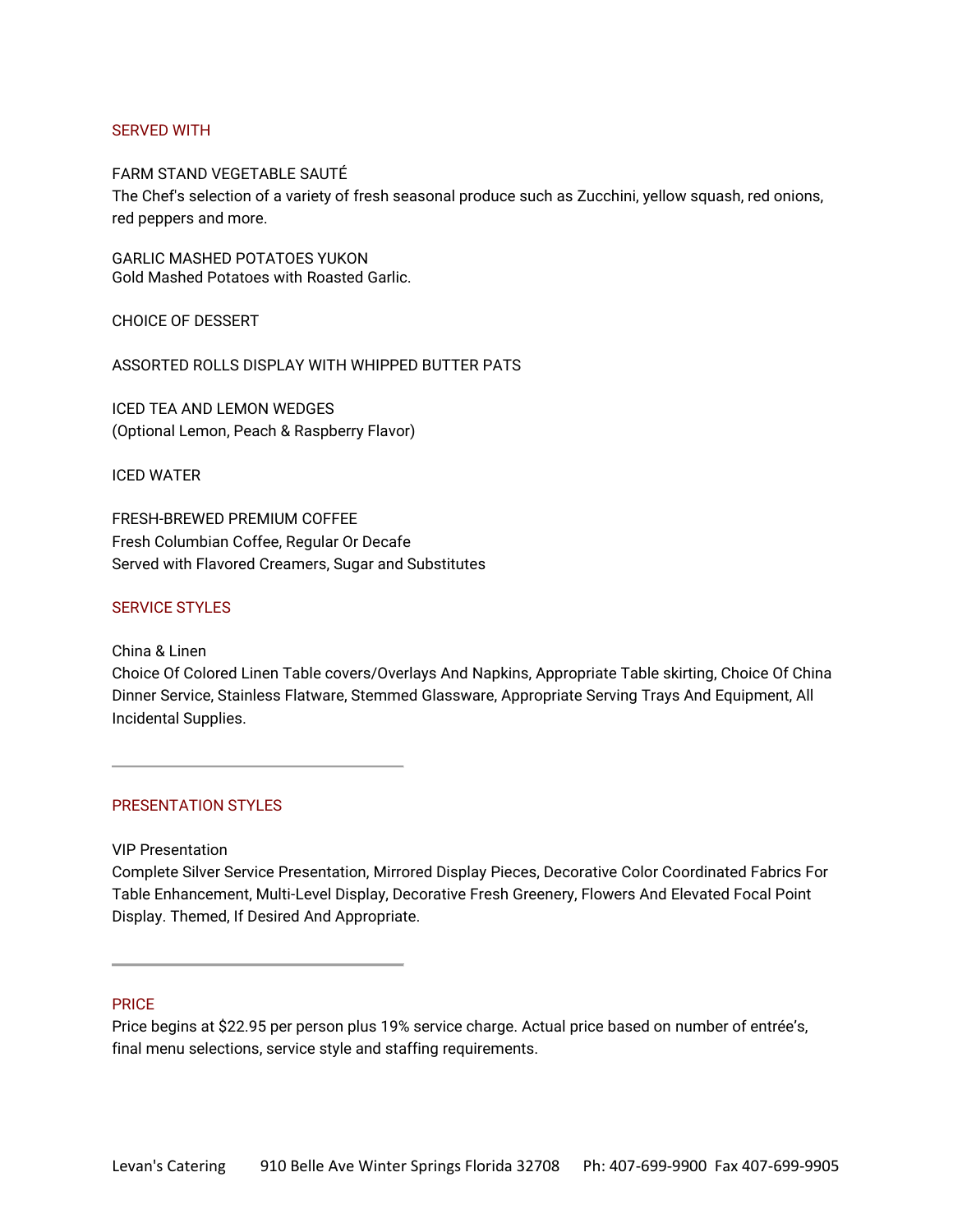## DESSERT OPTIONS

## LEVAN'S HOMEMADE CAKES

CARROT CAKE Sweet Spice Cake with grated Carrots & Walnuts layered with Sponge Cake & Cream Cheese all frosted with White Cream Cheese & Walnut Garnish

CHEESE CAKE Fruit Flavored or Swirled Cream Cheese Cake garnished with Fresh Fruits

YELLOW CAKE Yellow cake with white, Italian butter cream.

CHOCOLATE CAKE Rich chocolate cake layered with luscious chocolate frosting.

WHITE CAKE Tender layers of white cake layered with Italian butter cream.

## LEVAN'S SPECIALTY PIES

APPLE LATTICE Fresh, juicy apples in a golden, flaky open-weave pie crust.

**CHERRY** A tender open-weave pie crust filled with sweet, mouthwatering cherries.

FRUITS OF THE FORREST Apples, strawberries, blackberries, raspberries and rhubarb in a pastry crust topped with crunchy cinnamon streusel.

PEACH Sweet, juicy peaches in a golden, flaky open-weave crust.

PECAN Naturally sweet filling topped wall-to-wall with delicious pecan halves.

PUMPKIN Pumpkin, nutmeg, and cinnamon a holiday favorite –perfect flavor and consistency.

SWEET POTATO Filled with tender sweet potatoes with a hint of nutmeg